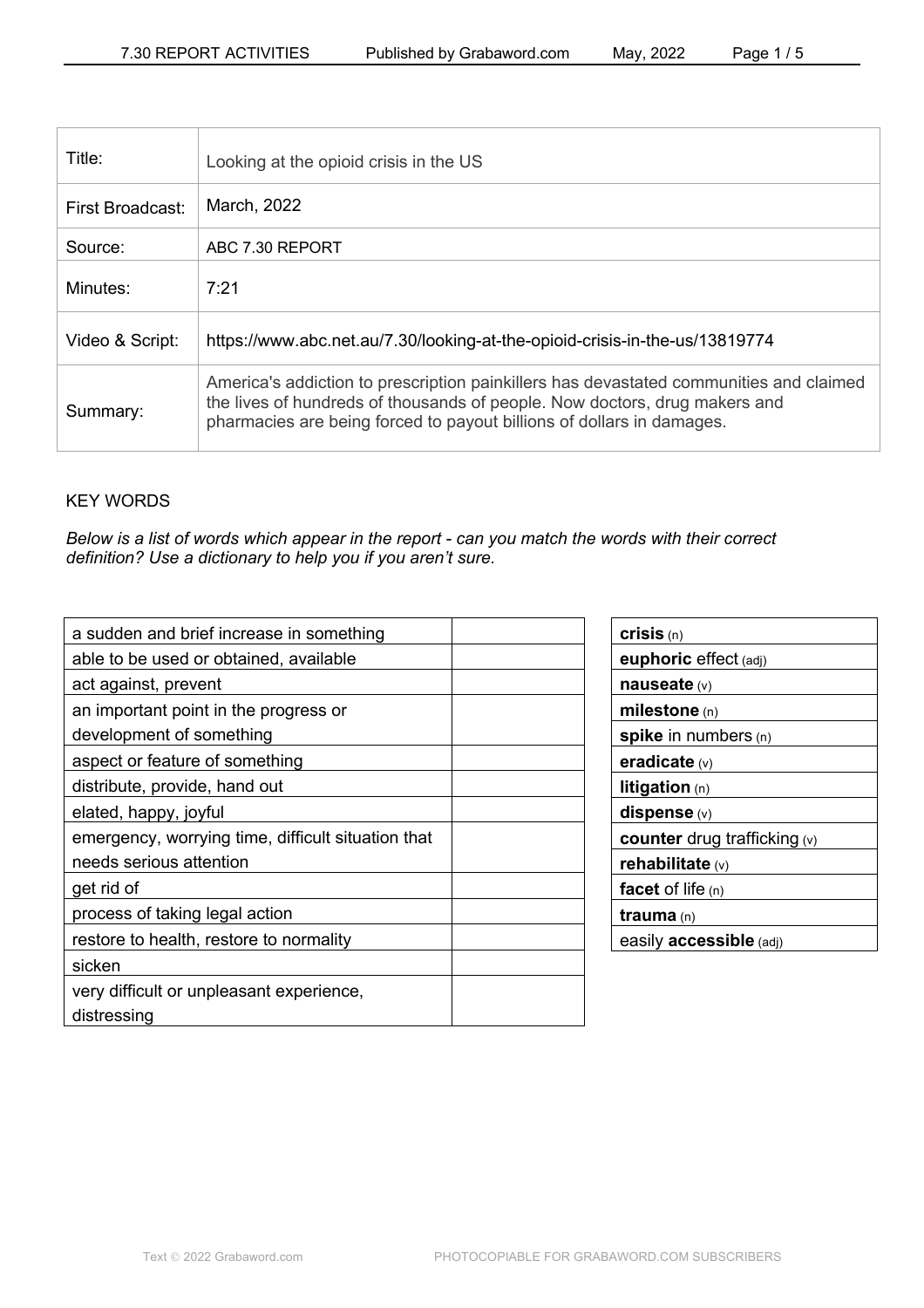### SUMMARY

America's addiction to prescription painkillers has devastated communities and claimed the lives of hundreds of thousands of people. Now doctors, drug makers and pharmacies are being forced to payout billions of dollars in damages.

## FOCUS QUESTIONS

- $\triangleright$  What do you know about the opioid crisis in the US? What is an opioid? What do they do?
- $\triangleright$  Why are people being prescribed these drugs in the first place? Why have they been so easily available in many parts of the US?
- $\triangleright$  What problems do these drugs cause? For individuals and communities? How do they ruin lives?
- $\triangleright$  Why are doctors, drug makers and pharmacies being sued for billions of dollars? What are their roles in this crisis?
- $\triangleright$  Why is it hard for people to kick their addiction to opioids?
- $\triangleright$  John Trebets, a judge, says it costs seven times more to imprison someone than it does to try to rehabilitate them. Do you think drug addicts should be jailed?



### LISTENING

#### *First watch the report and answer the questions*

- Over a period of four years to 2016, in Lake County it's estimated 61 million prescription pain pills were dispensed – what does that equate to? **For every resident.**
- Over the past year, how many Americans have died from opioid overdoses?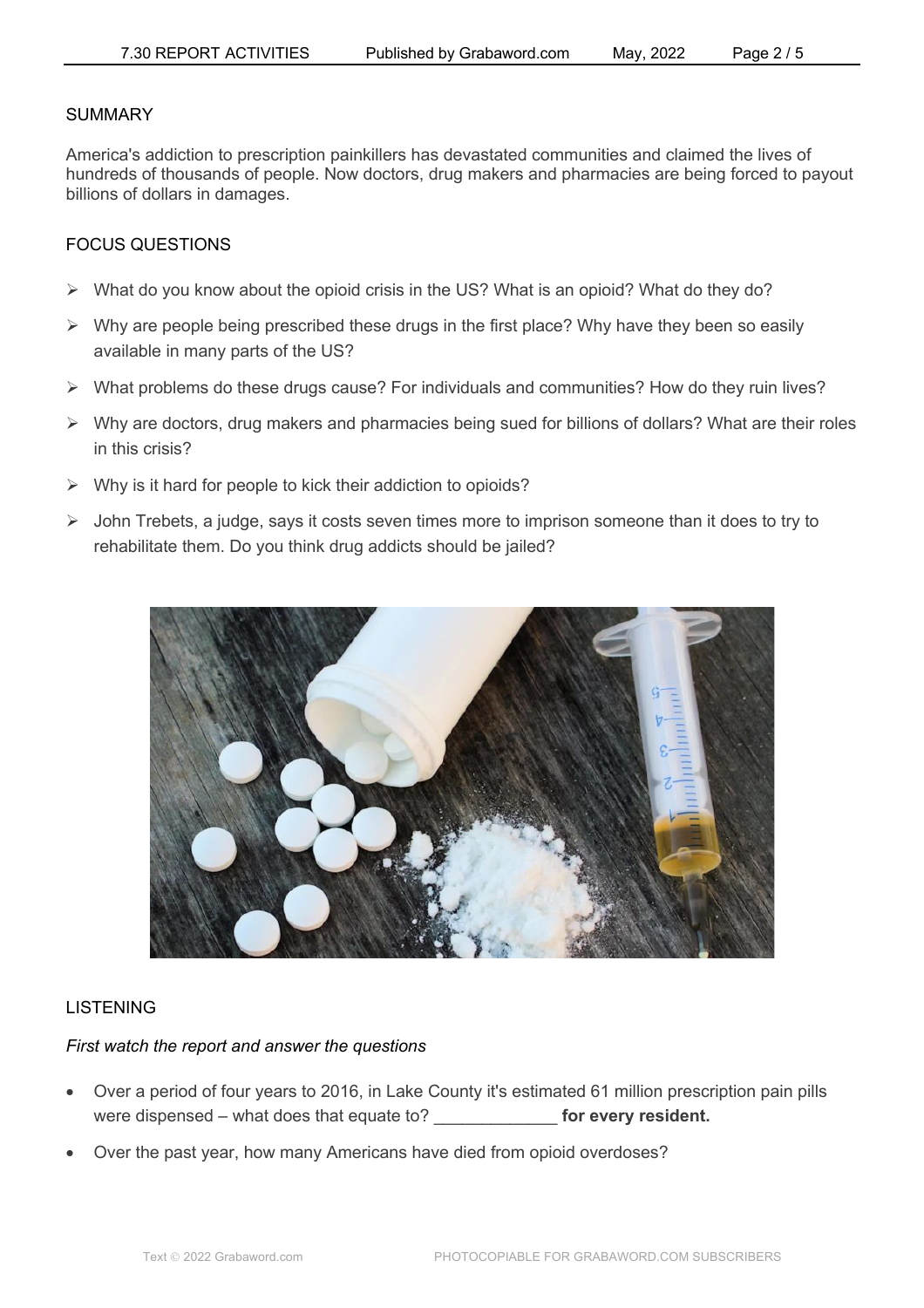# COMPREHENSION QUESTIONS

# *After watching the report, try to answer the following questions*

- 1. Jen Szabo's opioid drug addiction began 15 years ago when she …
- 2. She says the drug provides a false sense of …
- 3. What does she say are some of the side effects she experienced when she has tried to withdraw?
- 4. Why did she start taking heroin instead of opioids?
- 5. What happened with her three children?
- 6. She regained control of her life after she …
- 7. How long has she now been sober? …
- 8. The billions of dollars in damages each county receives will go towards …
- 9. What is Jen Szabo's dream now?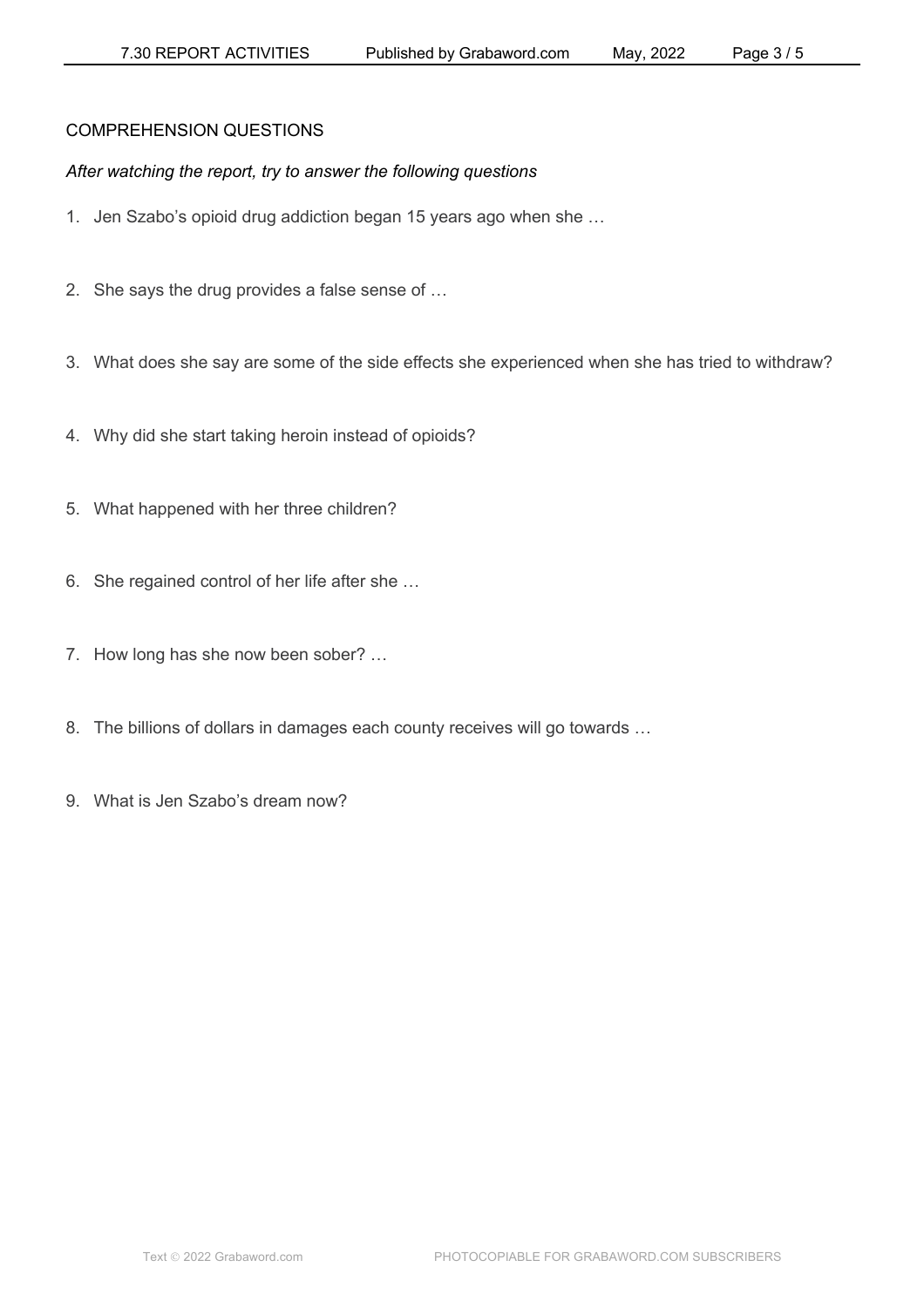## CLO<sub>ZE</sub>

*Use the words to complete the sentences*

### **The form of the word may need to be changed**

| crisis | euphoric     | nauseate   |          | milestone  | spike |
|--------|--------------|------------|----------|------------|-------|
|        | eradicate    | litigation | dispense | counter    |       |
|        | rehabilitate | facet      | trauma   | accessible |       |

- 1. After devastating floods left millions of people homeless and without safe drinking water, the Prime Minister said the country was facing a humanitarian **Example 2** and called on international leaders for assistance.
- 2. After winning 8 Academy Awards, cinemas reported a **Exercise 2** in audience numbers for the film.
- 3. During his 4-year apprenticeship, Roy had been trained in all **Example 20** Sof the plumbing business.
- 4. In Australia, prescribed drugs can only be \_\_\_\_\_\_\_\_\_\_\_\_\_\_\_\_\_\_\_\_\_by a licensed pharmacy or a medical doctor.
- 5. In Australia, turning 21 is traditionally celebrated as a significant **Fig. 1** in a person's life. But for many young people today, it's not such an important birthday.
- 6. In the past, cigarettes were easily entity and the young smokers. But in most countries now retail outlets face very heavy fines if they are caught selling tobacco to people under the age of 18.
- 7. It took the boy a long time to get over the \_\_\_\_\_\_\_\_\_\_\_\_\_\_\_\_\_\_\_\_\_\_\_\_\_\_\_of his beloved grandmother's death.
- 8. The company's lawyers decided to pay the employee \$10 thousand to settle the claim and avoid expensive **EXPENSIVE EXPENSIVE EXPENSIVE EXPENSIVE EXPENSIVE EXPENSIVE**
- 9. The developer tried to **Deprocessing to the supposition** from neighbours to the high-rise apartment project by promising to build a large public park next door.
- 10. The **the contract of life-threatening diseases such as malaria was the charity's main goal.**
- 11. The judge said she didn't think there was any hope of **with the manual** for the man and sentenced him to life in prison.
- 12. The man had been a vegan for 10 years and the thought of eating meat Theorem 2011 m.
- 13. The student said she felt immense **Exercise 20** after she found out she'd been awarded a full scholarship to study at Oxford University.